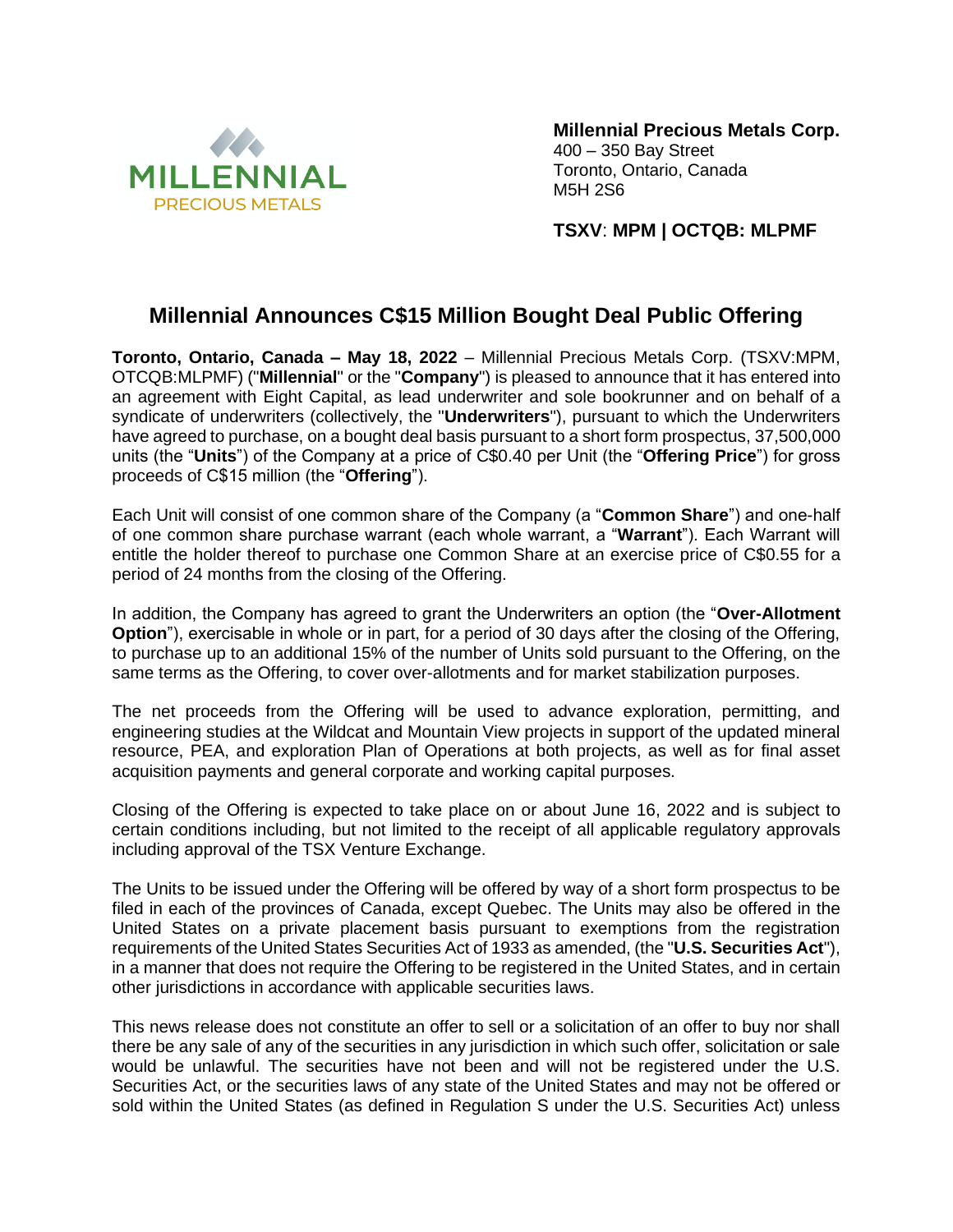registered under the U.S. Securities Act and applicable state securities laws or pursuant to an exemption from such registration requirements.

## **ABOUT MILLENNIAL PRECIOUS METALS CORP.**

Millennial Precious Metals (TSXV:MPM, OTCQB:MLPMF) is an exploration and development company focused on unlocking quality ounces through the responsible expansion of its eight gold and silver projects located in Nevada and Arizona, USA. The Company plans to accelerate the development of its two flagship projects located in Nevada: Wildcat and Mountain View. The Wildcat Inferred Mineral Resource estimate contains 776,000 ounces of oxide Au (60.8 million tonnes at 0.40 g/t Au; effective date of November 18, 2020) and the Mountain View Inferred Mineral Resource estimate contains 427,000 ounces of oxide Au (23.2 million tonnes at 0.57 g/t Au; effective date of November 15, 2020). Technical reports titled "NI 43-101 Technical Report Resource Estimate for the Wildcat Project, Pershing County, Nevada, United States", dated November 20, 2020 with an effective date of November 18, 2020 prepared by William J. Lewis, B.Sc., P.Geo., Rodrigo Calles-Montijo, MSc., CPG, and Leonardo de Souza, MAusIMM (CP) and "NI 43-101 Technical Report for the Mountain View Project, Washoe Country, Nevada, USA", dated November 25, 2020 with an effective date of November 15, 2020, prepared by William J. Lewis, B.Sc., P.Geo., Rodrigo Calles-Montijo, MSc., CPG, and Leonardo de Souza, MAusIMM (CP) are available on Millennial's issuer profile on SEDAR at [www.sedar.com.](http://www.sedar.com/)

Millennial Precious Metals is led by an experienced management team and board of directors with a proven track record of success in financing and developing high-quality mining projects. The Company is well positioned to create value for all stakeholders by applying a systematic strategy to advance and de-risk all eight projects over the next few years.

For further information, please contact:

Jason Kosec, President, CEO & Director [jason.kosec@millennialpm.com](mailto:jason.kosec@millennialpm.com) Dir.: 250-552-7424

Jason Banducci, Vice President, Corporate Development [jason.banducci@millennialpm.com](mailto:jason.banducci@millennialpm.com) Dir.: 647-537-8295

Corporate Website: <https://millennialpreciousmetals.com/>

## **QUALIFIED PERSON**

The information in this news release was reviewed and approved by Raphael Dutaut, Ph.D., P.Geo., Vice President, Exploration for Millennial Precious Metals Corp. Mr. Dutaut is a QP as defined by NI 43-101.

## **CAUTION REGARDING FORWARD LOOKING STATEMENTS**

*Certain statements in this news release are forward-looking statements, which reflect the*  expectations of management regarding the business development objectives and plans of *Millennial.*